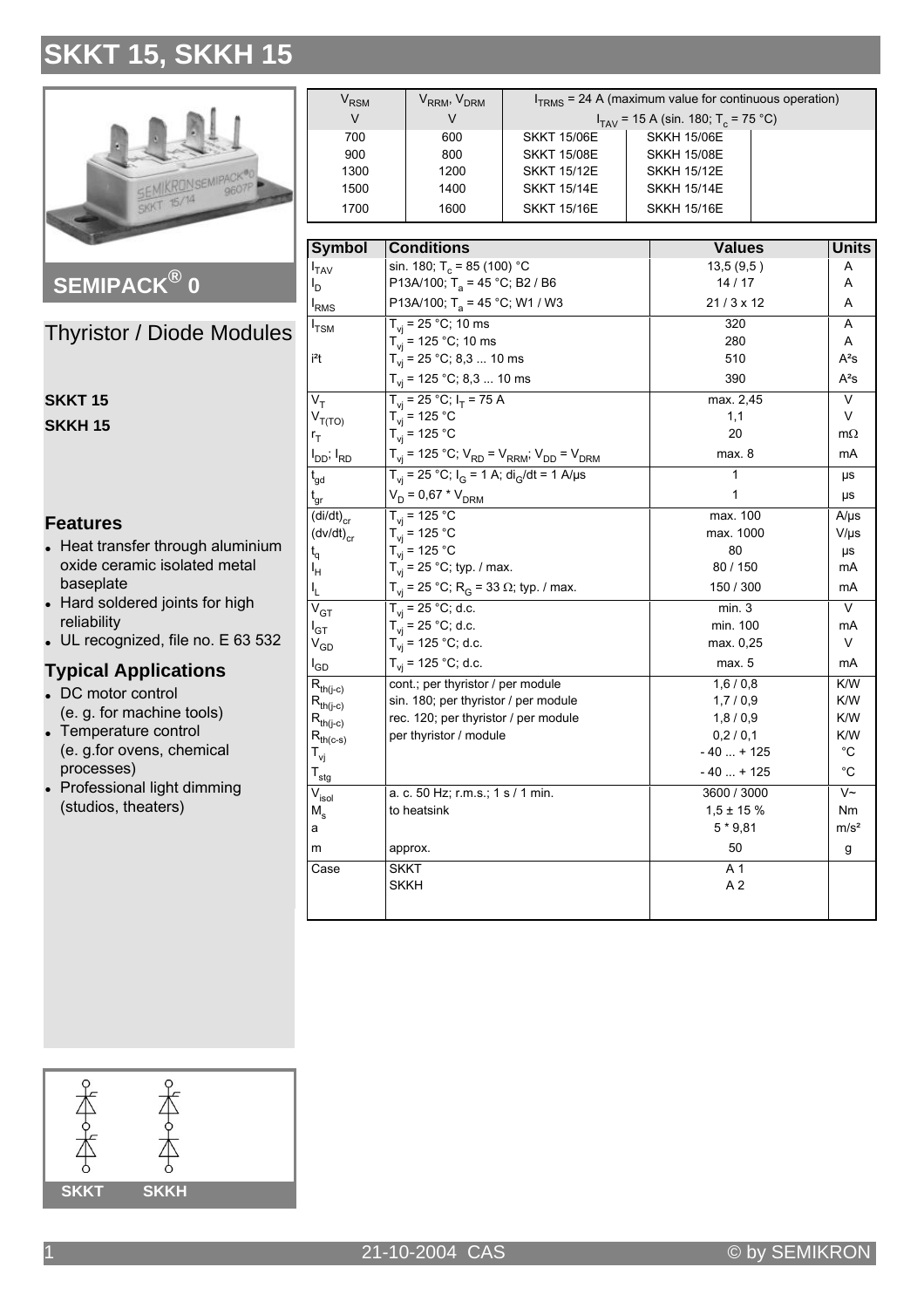











2 21-10-2004 CAS © by SEMIKRON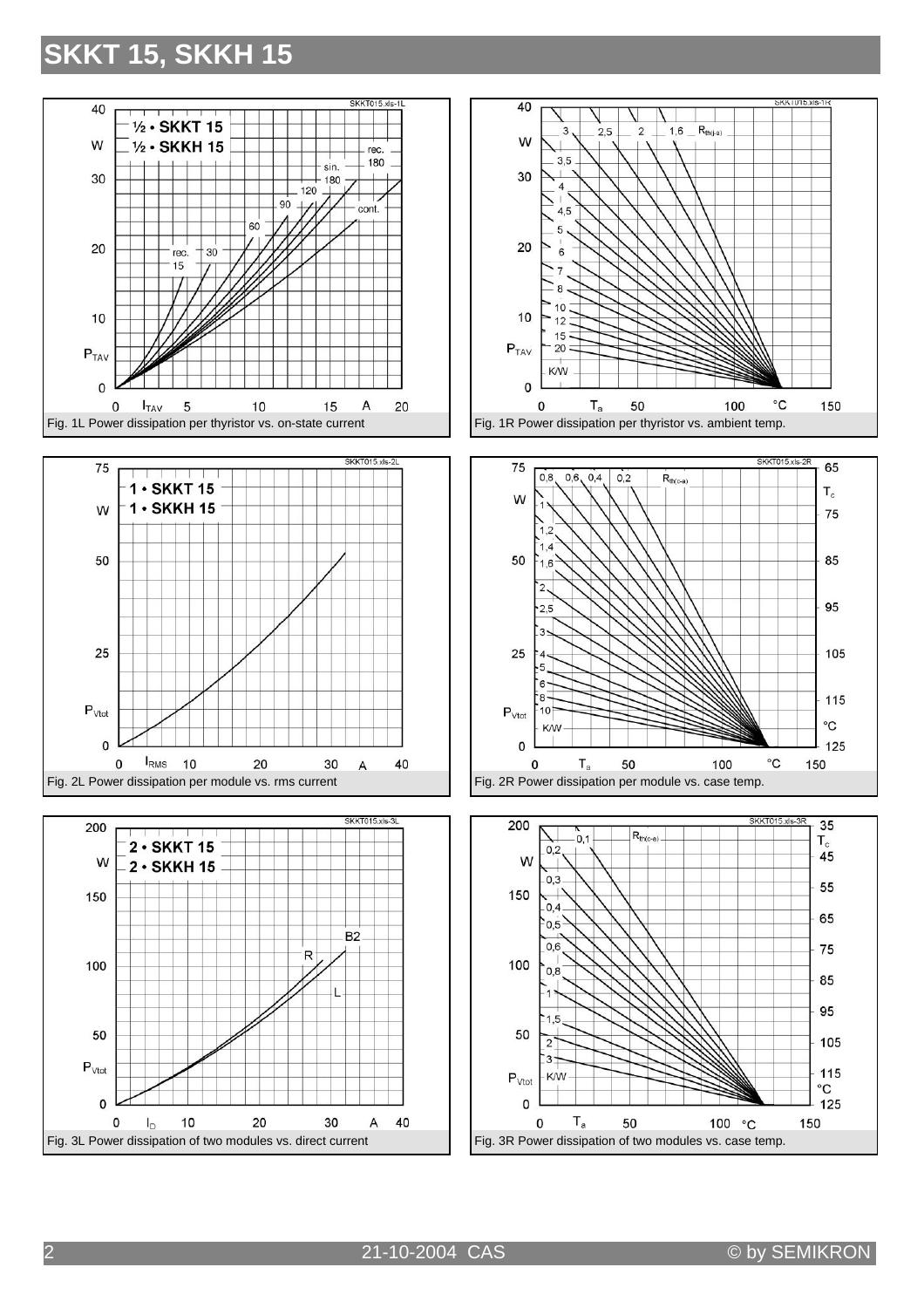











3 21-10-2004 CAS © by SEMIKRON